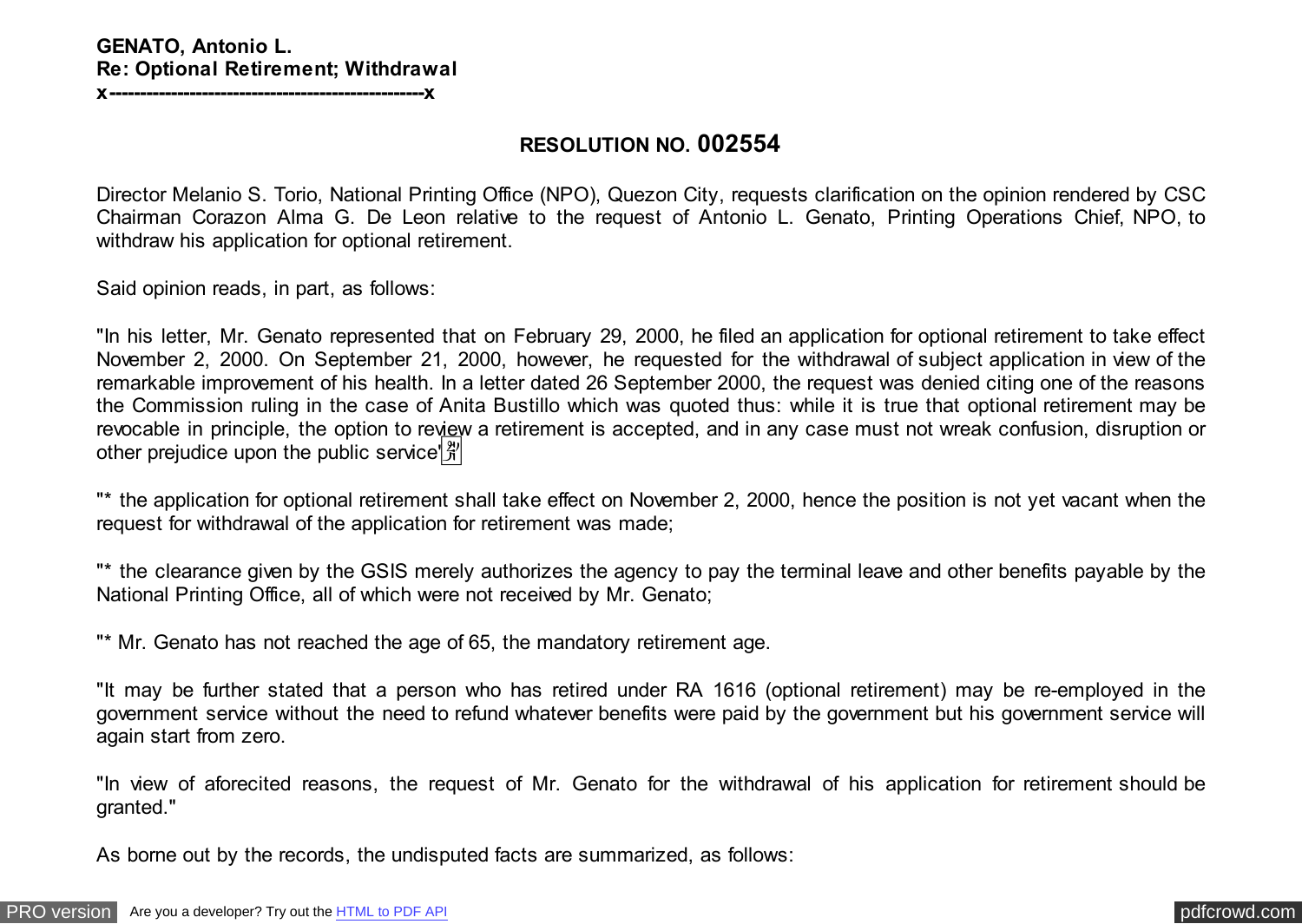On February 29, 2000, Genato filed an application for optional retirement to take effect November 2, 2000, citing poor health as reason thereof. There is no showing from the records, however, whether said application was approved or when the same was actually approved by NPO Director Torio.

On September 21, 2000, Genato, feeling that his health condition has greatly improve, found it impractical if not unnecessary to still proceed with his untimely proposed retirement. Hence, he requested the withdrawal of his application for optional retirement but NPO Director Torio did not accede. Consequently, Genato sought a ruling from the Commission to which Chairman De Leon responded by rendering the earlier quoted opinion.

Entertaining some doubts on the propriety of such an opinion, however, NPO Director Torio now interposes the instant request for clarification.

The Commission has taken due consideration of the fact that Genato was merely compelled to avail of optional and untimely retirement on account of his supposed poor health. He did not file said retirement application simply to get rid of his job and to escape from the rigors entailed in the discharge of his functions. But since his health condition had already greatly improve, it could not be denied that he can still render valuable service to the government, as attested to by no less than Director Torio himself, until he finally reaches his compulsory retirement age of 65 years.

Thus, even on the assumption that Genato's application for optional retirement was approved, justice and equity would be better served if the approval of the same be withdrawn and the request for the withdrawal of his application for optional retirement be granted. This is especially true if we are to consider the fact that there are no immediate funds to cover his entire benefits should his retirement push through. Besides, the Commission has noted that his present job is the only source of income of Genato. And to allow him to proceed with his untimely retirement without any assurance of immediate availability of funds to cover his entire retirement without any assurance of immediate availability of funds to cover his entire retirement benefits will only add more sufferings to his misery.

WHEREFORE, the Commission hereby rules that the request of Antonio L. Genato to withdraw his application for optional retirement be granted.

Quezon City, NOV 10 2000

## **(SGD) CORAZON ALMA G. DE LEON**

Chairman